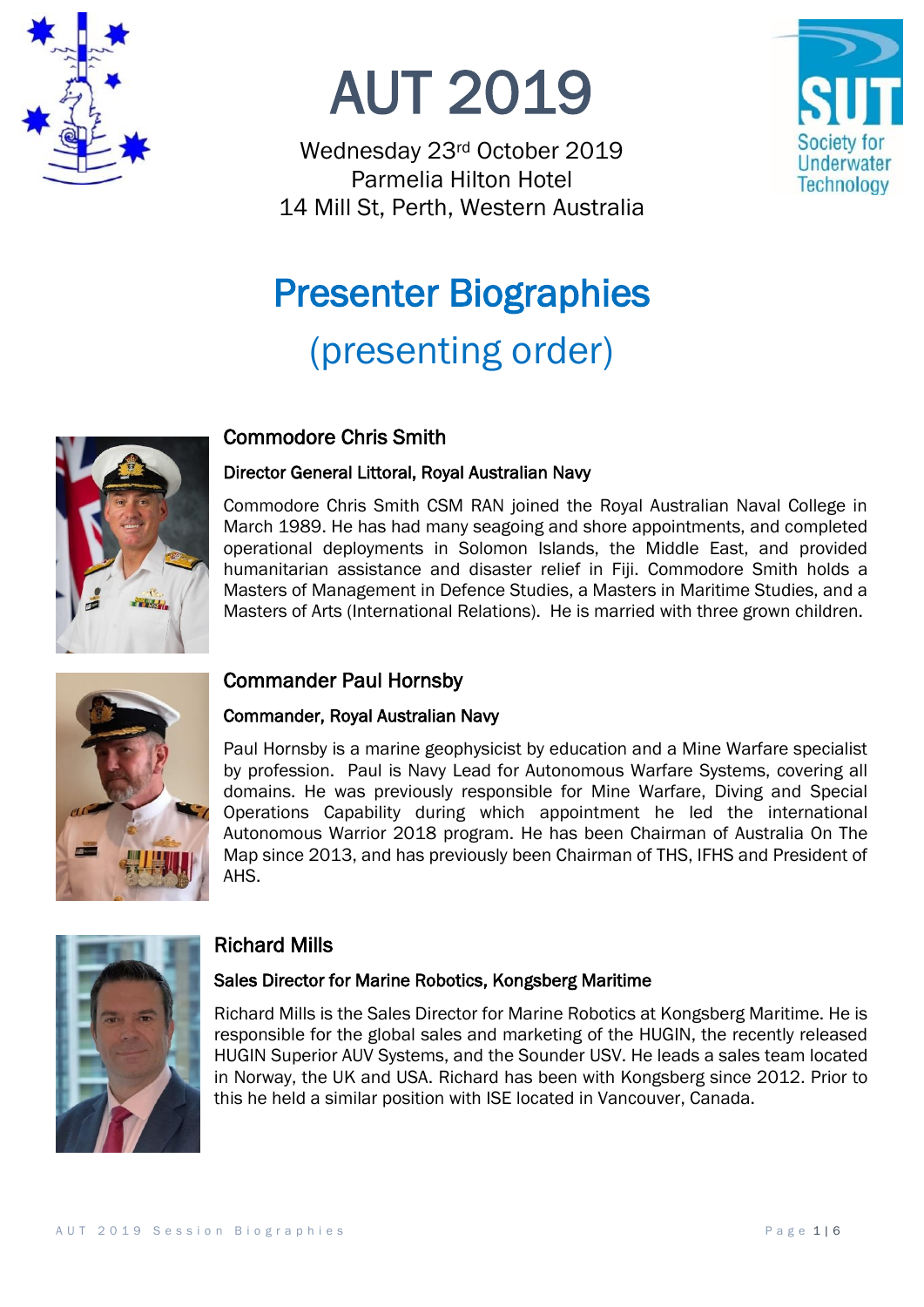

# Mark Evans

## Director, BE&R Consulting

Mark is Director of BE&R Consulting who specialise in full life cycle floating production support from concept through to operation and decommissioning.



## Alex Mosnier

#### Director / Principal Naval Architect / Project Manager, Floating Solutions **Consulting**

Alex is Director of Floating Solutions Consulting, who specialise in hull integrity management, in particular reducing risk & improving economics for their Clients through the efficient management and optimisation of hull inspection, engineering, risk mitigation and repairs.



# Gilles Gardner

## Global Asset Integrity Technical Advisor, i-Tech 7 (part of Subsea 7)

Gilles is the Global Asset Integrity Technical Advisor for i-Tech 7, the life of field business unit of Subsea 7. He has over 16 years' experience in the Oil and Gas industry focused on the design, inspection and integrity management of subsea systems. Gilles has a BEng in Mechanical Engineering (Design and Manufacturing), is a Chartered Engineer and member of the Institution of Mechanical Engineers.



# Geoffrey Lawes

## CTO Sea Operations (Australasia), iXblue

Geoff Lawes joined iXblue in 2018 following a 17 year career as a Maritime Geospatial Officer in the Royal Australian Navy. During his time in the Navy, Geoff Commanded a Navy survey ship and also held headquarters staff roles in the Hydrographic Meteorological and Oceanographic group. He has a unique blend of skills and experience having also studied and worked in the fields of Physics, Computer Science, Hydrographic Science and Navigation. Geoff enjoys being on the leading edge of subsea technology and is always looking for new ways to solve complex problems in this challenging environment.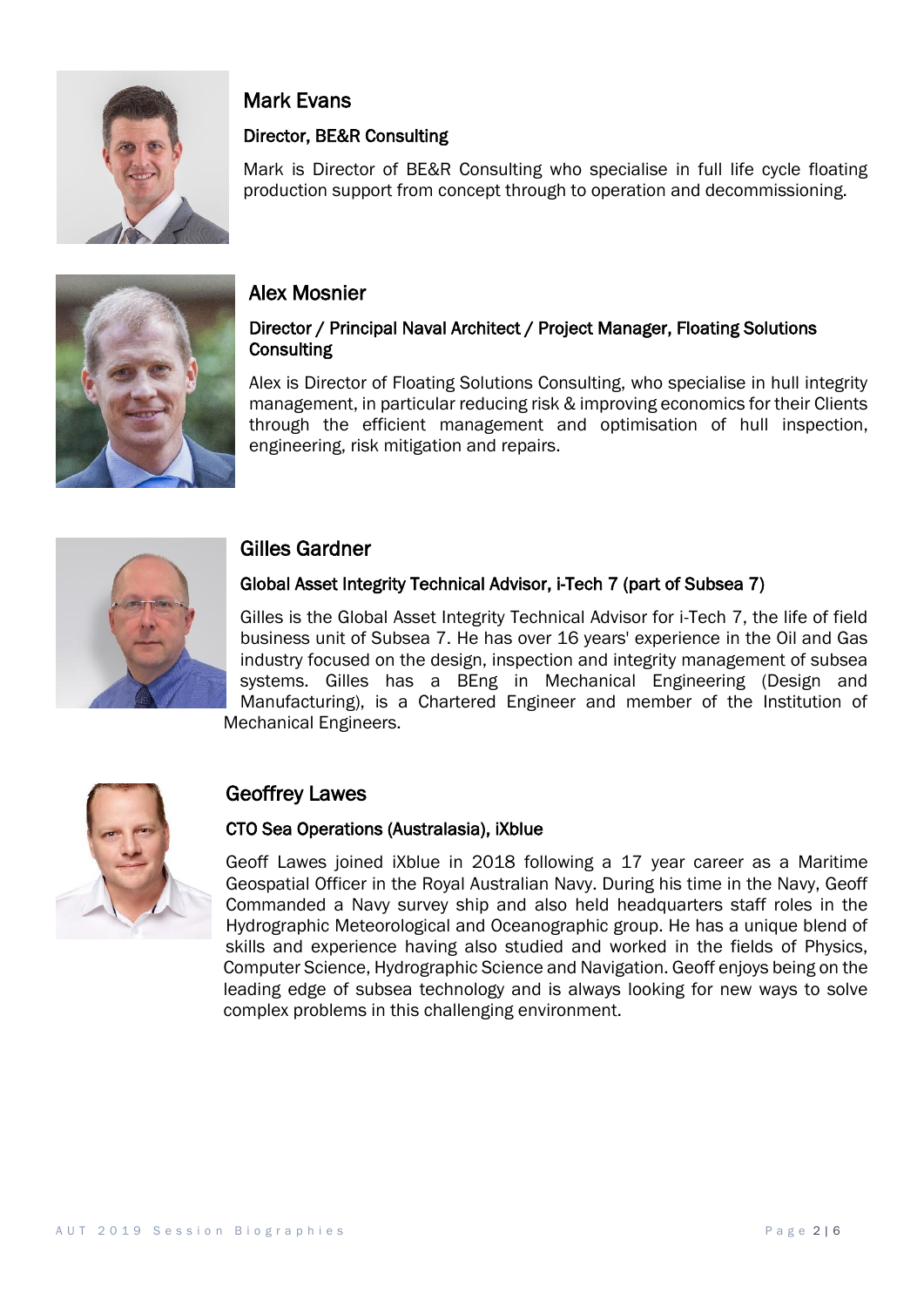

# David Donohue

#### Managing Director, iXblue Pty Ltd

David is the Managing Director of iXblue Pty Ltd, a specialist survey firm established in 2007 to undertake nautical charting and safety of navigation surveys in the Australasian region. iXblue has been one of the primary service providers of hydrography for the New Zealand government for over ten years and is currently one of two panel members working in support of the Land Information New Zealand Annual survey program. iXblue employs a small team of expert hydrographic surveyors and marine geophysicists who reside in Australia and New Zealand.



# Craig Donald

#### Managing Director, ISES Technical Services

Craig, a graduate engineer with over 30 years experience in the offshore oil & gas industry. Managing Director & co founder of ISES Technical Services, which specialises primarily of cathodic protection assessment of subsea oil and gas facilities. Over the last three years ISES has been collaborating with OFG to develop the iCP system on AUVs.



## Ray Smith

#### Survey and Inspection Manager, DOF Subsea

Ray Smith has over 30 years of experience in the IMR industry covering Inspection, ROV, subsea engineering, and survey disciplines. Ray started as an offshore engineer before moving into a variety of technical, project and commercial roles in UK, USA and in the last 7 years Australia. He is currently the Survey and Inspection Manager at DOF Subsea in Australia.



# Leiv Erling Grytten

#### Sales Manager, FORCE Technology Norway

Leiv Erling Grytten hold a BSc in Mechanical Engineering from NTNU in Trondheim, specializing in mechanical design. Leiv Erling handles costumer relations, sales and marketing for the company Worldwide, and have been focusing most of his time bringing their subsea inspection technology FiGS® to marked, from prototype to full global commercialization. He is also working closely with the FiGS® R&D team to find new applications for their unique technology.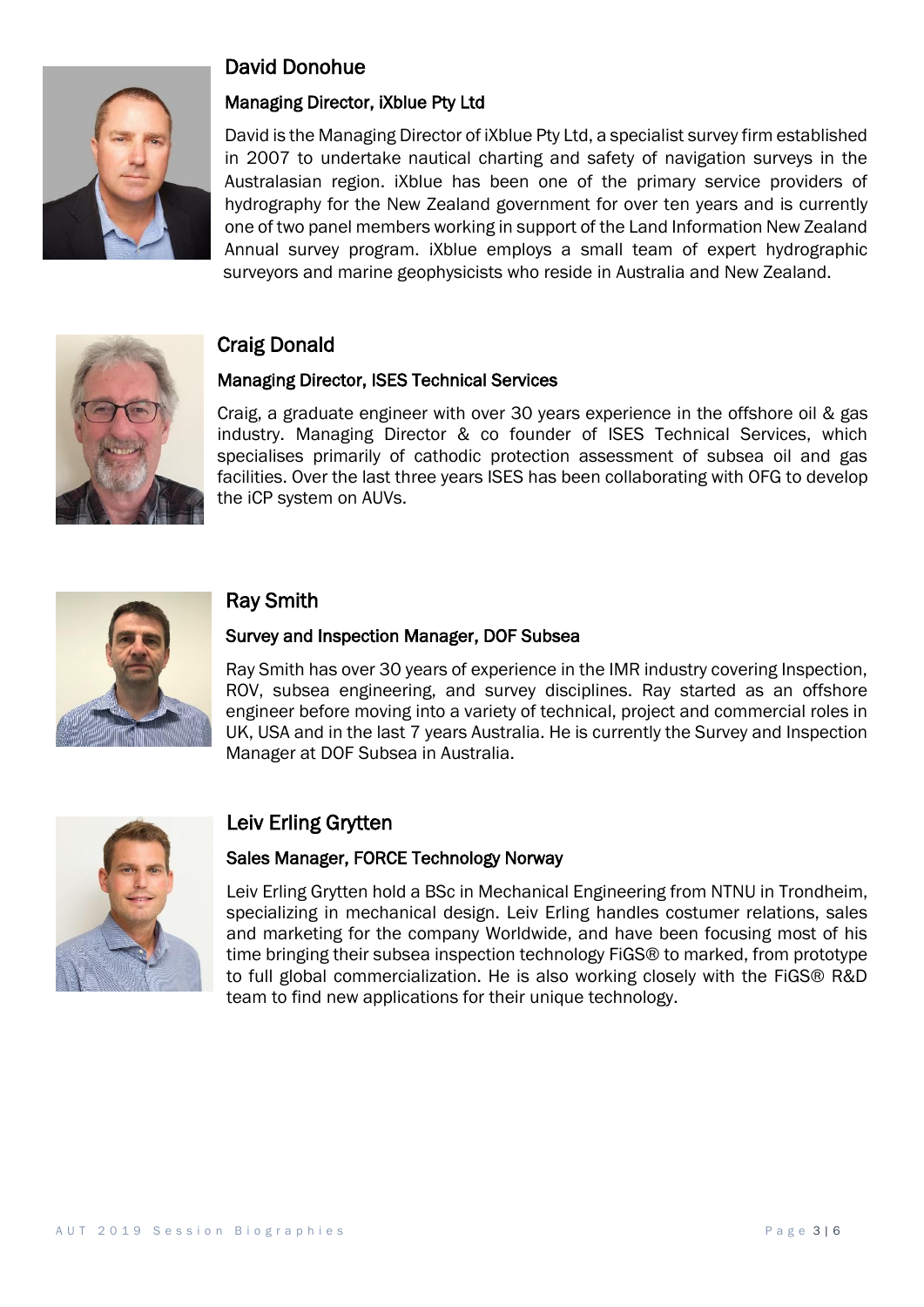

# Lex Veerhuis

# Golbal Solution Manager – Subsea Integrity, Fugro

Dutch, Civil Engineer with a masters degree in Flood Risk (Delft University of Technology). He has worked with Fugro on various topics involving implementing new ways of working in the organisation. For the last two years he was based in the head office in the Netherlands. Since April Lex has been working in Perth on improving our service offering in the subsea IMR industry.



#### Darren Burrowes

#### Chief Technology Officer, BlueZone Group

Darren is co-Founder and Chief Technology Officer at BlueZone Group. BlueZone Group is an underwater technology company providing products and engineering services for diverse market sectors including Defence, Offshore Oil & Gas and Oceanographic Science. Darren graduated with degrees in Electrical Engineering and Administration and has career experience as a Weapons Engineer in the Royal Australian Navy, roles in two major shipbuilding projects, (ANZAC Ship and Minehunter Coastal), and experience in start-ups and growing technology-based companies.



## Morgan McDermont

#### Director of Acoustics, Advanced Navigation

Morgan heads the design team for the Acoustic Products portfolio at Advanced Navigation. As a mechatronic engineer with a work history in field robotics and autonomous systems, Morgan has driven the development of the Subsonus family of acoustic navigation, communication and sensing instruments. His interest in the field extends from a passion for subsea electronics and scuba diving.



## Dowon Kim

#### PhD Candidate, Curtin University

Dowon Kim received the B.Sc. and M.Sc. degrees in electrical engineering from the Seoul National University of Science and Technology, Seoul, South Korea, in 2003 and 2009, respectively. He is currently pursuing the Ph.D. degree with Curtin University, Bentley, WA, Australia. From 1998 to 2011, he was a Transmission and Substation Engineer and an Engineering Lecturer with Korea Electric Power Corporation, Seoul, South Korea. He was a Senior Testing and Commissioning Engineer with Global Testing Services, Canning Vale, WA, Australia until 2016.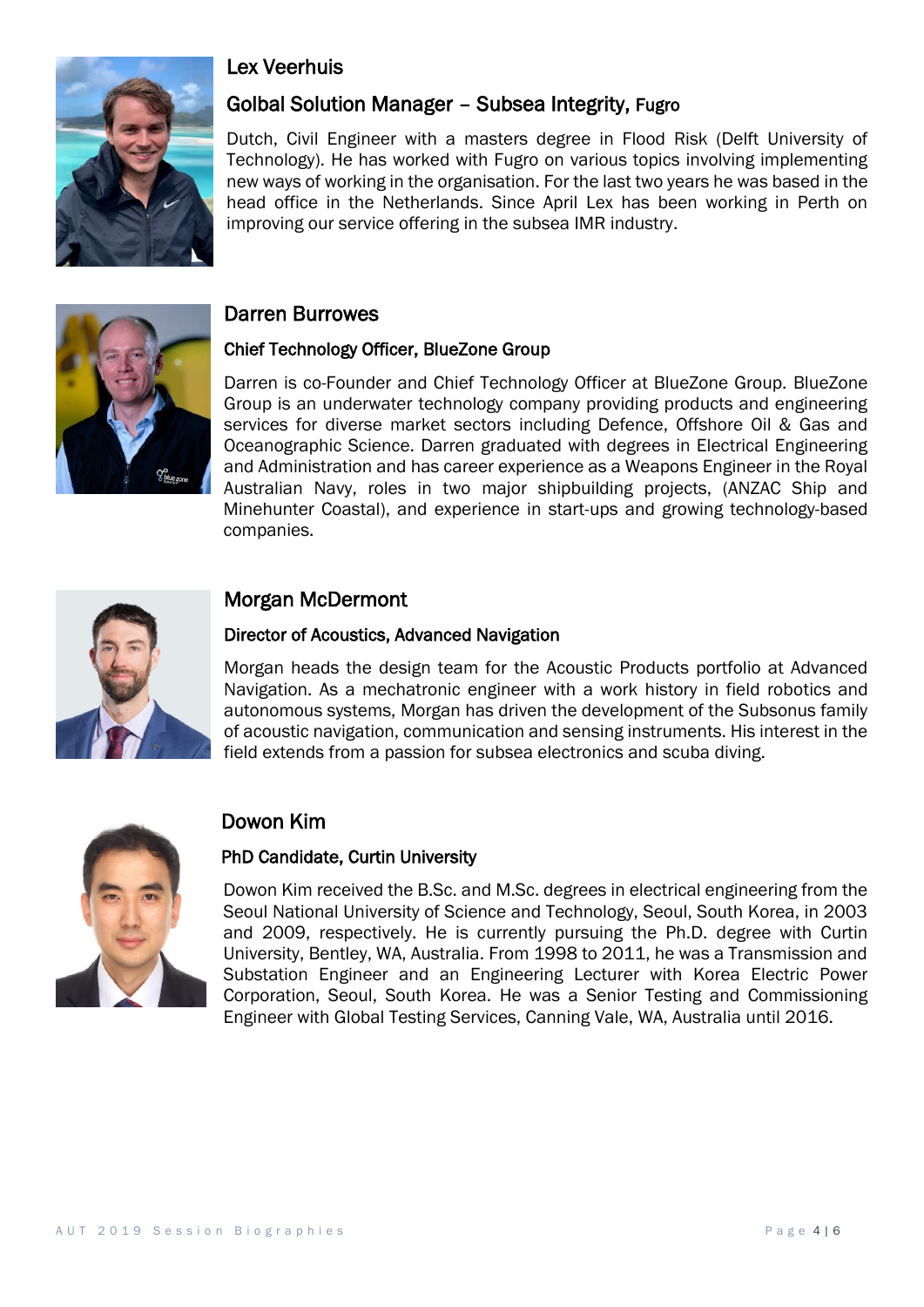

# Rachel Koch

#### AUV Survey Manager, Blue Ocean Monitoring

Rachel has undertaken hydrographic surveys for over 13 years, a career that encompasses AUV surveys in many different environments. Rachel has a diverse project portfolio ranging from operational support of offshore diamond mining in Africa ,through to mission critical planning and execution of surveys in the search for Malaysian airline MH370. Her experience in simultaneously managing and coordinating a large fleet of AUVs at significant water depths is unprecedented. Rachel has now embarked on a new challenge and is developing the AUV service line at Blue Ocean Monitoring as AUV Survey Manager.



# Aaron Leather

#### Operations Manager Australasia, Oceaneering

Aaron Leather started his career in Aviation as a Commercial Pilot before moving into the Oil and Gas industry as a ROV Pilot 16 years ago. Being heavily involved in ROV operations offshore before bringing his knowledge and experience into the onshore operations team at Oceaneering. He is still involved in aviation and drone technologies outside of his Operations Manager role and is currently working with new technology development for the offshore industry.



## Hema Gunasagaran

#### Regional ROV Business Development Lead, Oceaneering

Hema has 5 years working experience in the Oil & Gas Industry. She has a Bachelor of Engineering (Honors) in Petroleum Engineering and MBA in Project Management. She worked as a Well Intervention Engineer under new ventures and technology prior to Oceaneering. Now, she represents regionally for ROV Services as Oceaneering's Business Development Lead.



## Daniel Kruimel

#### Regional Sales Manager, Teledyne

Daniel has several years of business development and project management experience both in Australia and South East Asia. He has recently rejoined Teledyne after previously working for CARIS and will be focusing on ensuring clients investing in Teledyne solutions receive maximum RoI for their software and hardware.